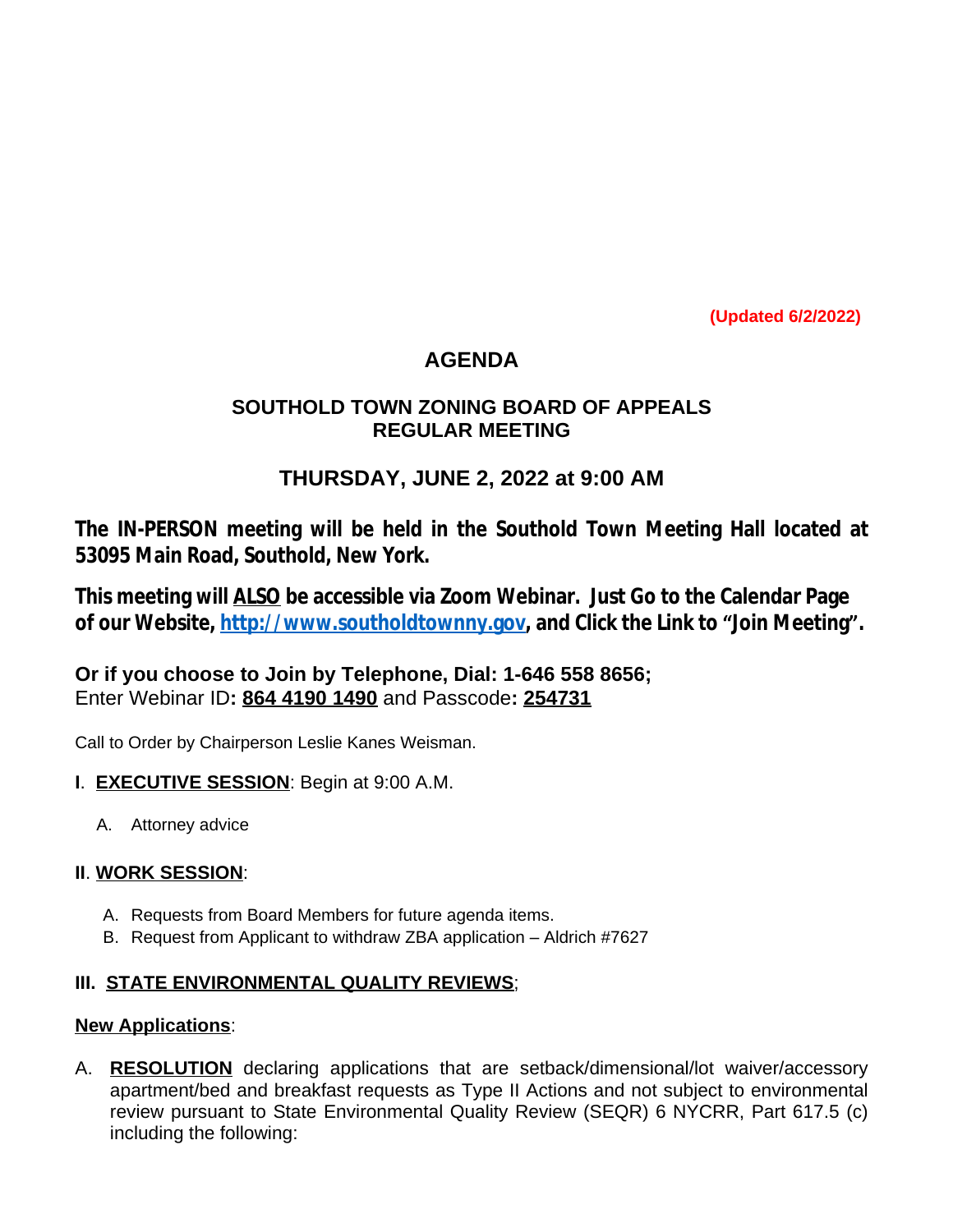June 2, 2022, Zoning Board of Appeals Regular Meeting Agenda Page 2

> Jennifer and James Maye #7626 Emmanuel and Barbara Caravanos #7628 Keith Hughes and Ellen Hughes #7629 Stella Mallas #7633 Steve and Fortune Mandaro #7635 Karibu, LLC/Pascal Schaary #7638 John M. Carroll and M. Amelia Murphy #7636 JOTAS Corporation #7637 Andriy Lototskyy #7667 Samuel and Rebecca Lissner #7639 Janet Mastropolo #7641 Lyle and Kathleen Girandola #7642

### **IV. POSSIBLE RESOLUTION TO CLOSE THE FOLLOWING HEARINGS:**

**KATHERINE HUBBARD #7607SE– (Adjourned from May 5, 2022) Applicant requests a Special Exception under Article III, Section 280-13B(13). The Applicant is owner of subject property requesting authorization to establish an Accessory Apartment in an existing accessory structure; at: 2465 Elijahs Lane, Mattituck, NY. SCTM#1000-108-4-7.14.**

**V. PUBLIC HEARINGS**: - **Begin at 10:00 A.M.** - All testimony shall be limited to zoning issues properly before the Board. Each speaker is requested to speak for five minutes, and to submit testimony in writing when possible.

**No. 1 - 10:00 A.M. - JENNIFER AND JAMES MAYE #7626 – Request for variances from Article XXIII, Section 280-123; Article XXIII, Section 280-124; and the Building Inspector's November 30, 2021 Notice of Disapproval based on an application for a permit to legalize "as built" alterations (convert screen porch to living space, new heat, waterside deck) to an existing seasonal cottage known as Cottage No. 1 and legalize "as built" alterations (convert screen porch to living space, new heat) to an existing seasonal cottage known as Cottage No. 2, at; 1) Cottage No. 1 & 2, nonconforming uses shall not be enlarged, reconstructed, or structurally altered or moved unless the use of such buildings are changed to a conforming use; 2) Cottage No. 1, located less than the code required minimum side yard setback of 10 feet; located at: 910 Fleetwood Road, (Adj. to East Creek) Cutchogue, NY. SCTM No. 1000-137-4-22.**

**No. 2 - 10:20 A.M. - EMMANUEL AND BARBARA CARAVANOS #7628 – Request for a variance from Article XXIII, Section 280-124; and the Building Inspector's December 16, 2021 Notice of Disapproval based on an application for a permit to construct additions to a single family dwelling; 1) located less than the code required minimum rear yard setback of 50 feet; located at: 3575 Stars Road, East Marion, NY. SCTM No. 1000-22-2-24.**

**No. 3 - 10:30 A.M. - KEITH HUGHES AND ELLEN HUGHES #7629 – Request for a Variance from Article IV, Section 280-18; and Building Inspector's December 14, 2021 Notice of Disapproval based on an application for a permit to construct a dormer addition to an existing single family dwelling; 1) located less than the code required minimum front yard setback of 50 feet; located at 1325 Broadwaters Road, Cutchogue, NY. SCTM No. 1000-104-11-8.1.**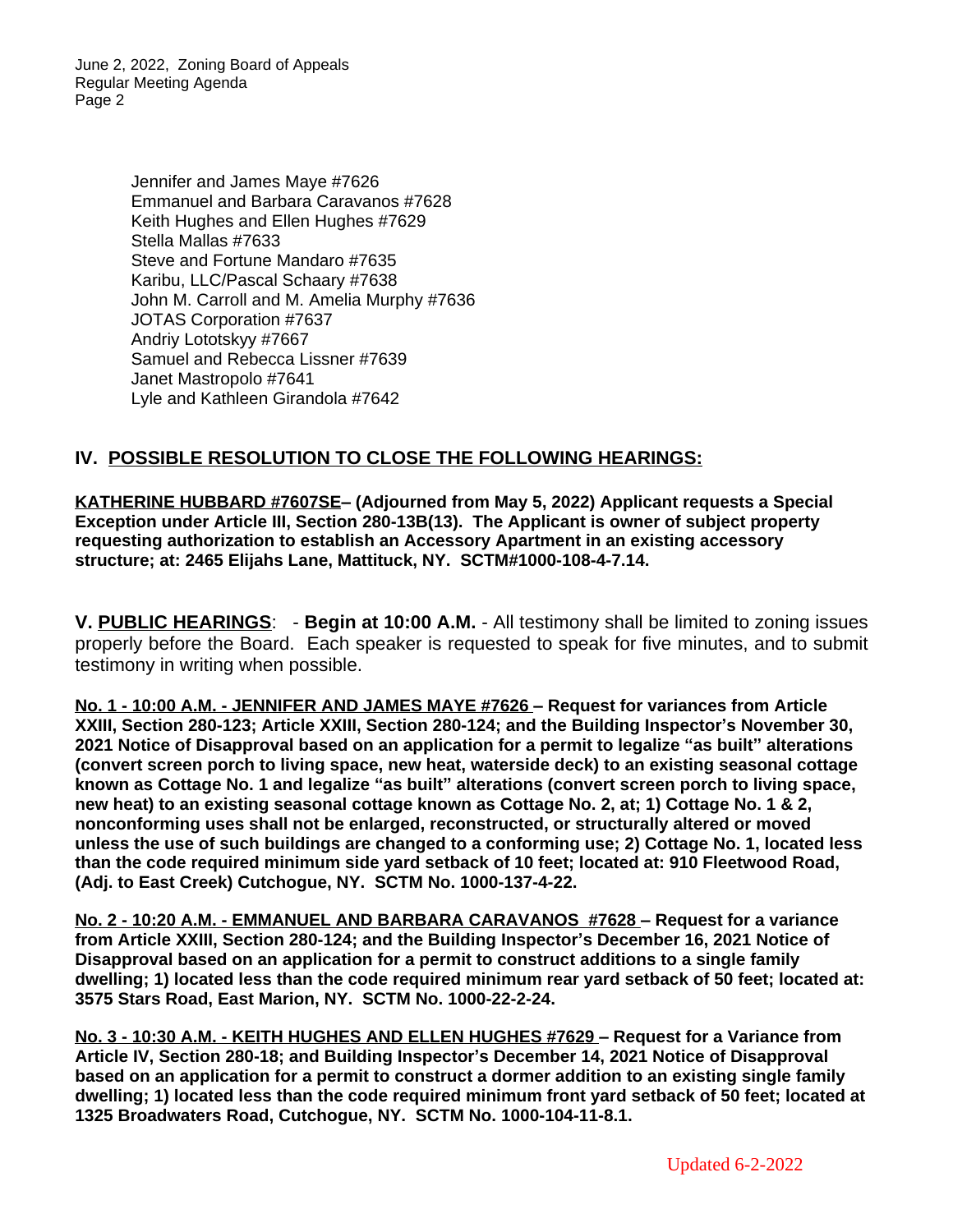**No. 4 - 10:40 A.M. - STELLA MALLAS #7633 – Request for Variances from Article III, Section 280- 15; Article XXIII, Section 280-124; and Building Inspector's December 15, 2021 Notice of Disapproval based on an application for a permit to demolish and construct a single family dwelling, construct an accessory in-ground swimming pool, construct an accessory garage and legalize an "as built" accessory coop at; 1) dwelling located less than the code required minimum rear yard setback of 50 feet; 2) accessory garage located in other than the code permitted rear yard; 3) swimming pool located in other than the code permitted rear yard; 4) coop located less than the code required minimum rear yard setback of 10 feet; 5) coop located less than the code required minimum side yard setback of 10 feet; located at 420 Summit Drive, Mattituck, NY. SCTM No. 1000-106-2-8.**

**No. 5 - 10:50 A.M. - STEVE AND FORTUNE MANDARO #7635 – Request for variances from Article XXIII, Section 280-123; Article XXIII, Section 280-124; and the Building Inspector's December 20, 2021 Notice of Disapproval based on an application for a permit to construct a covered porch and screened in porch addition to an existing seasonal cottage; 1) a non-conforming building containing a non-conforming use shall not be enlarged, reconstructed, or structurally altered or moved, unless the use of such building is changed to a conforming use; 2) located less than the code required minimum primary front yard setback of 35 feet; 3) located less than the code required minimum side yard setback of 10 feet; 4) located less than the code required minimum rear yard setback of 35 feet; 5) more than the code permitted maximum lot coverage of 20%; located at: 2370 Bay Avenue, (Adj. to Gardners Bay) East Marion, NY. SCTM No. 1000-31-16-7.**

**No. 6 - 11:00 A.M. - KARIBU, LLC/PASCAL SCHAARY #7638 – Request for variances from Article III, Section 280-15 and the Building Inspector's December 9, 2021, Amended January 19, 2022 Notice of Disapproval based on an application for a permit to construct an accessory storage shed, construct an accessory hot tub (jacuzzi), and to legalize the conversion of a storage shed into pool house at; 1) hot tub located in other than the code permitted rear yard; 2) storage shed/pool house located in other than the code permitted rear yard; 3) In addition, the applicant seeks to lift the ZBA Condition (File No. 3902) that states that the existing storage shed can only be used for storage purposes and only have electricity; located at: 90 Kimberly Lane, Southold, NY. SCTM No. 1000-70-13-20.20.**

**No. 7 - 1:00 P.M. - JOHN M. CARROLL AND M. AMELIA MURPHY #7636 – Request for a variance from Article XXIII, Section 280-124; and the Building Inspector's December 29, 2021 Notice of Disapproval based on an application for a permit to raise and construct additions and alterations to an existing single family dwelling, at; 1) located less than the code required minimum side yard setback of 15 feet; located at: 230 Inlet Lane, (Adj. to Gardiners Bay) Greenport, NY. SCTM No. 1000-43-5-4.**

**No. 8 - 1:10 P.M. - JOTAS CORPORATION #7637 – Request for variances from Article X, Section 280-45C(2)(f) (Accessory Uses); Article X, Section 280-46; and the Building Inspector's January 13, 2022 Notice of Disapproval based on an application for a permit to construct additions and alterations to an existing commercial building, at; 1) proposed apartment comprises of more than 50% of the principal building; 2) construction located less than the code required minimum rear yard setback of 25 feet; located at: 1000 Village Lane, Orient, NY. SCTM No. 1000-25-1-18.**

**No. 9 - 1:20 P.M. – ANDRIY LOTOTSKYY #7667 – Request for a variance from Article III, Section 280-15; and the Building Inspector's February 23, 2022 Notice of Disapproval based on an application for a permit to construct a single family dwelling, at; 1) located less than the code required minimum front yard setback of 40 feet; located at: 215 Eighth Street, Laurel, NY. SCTM**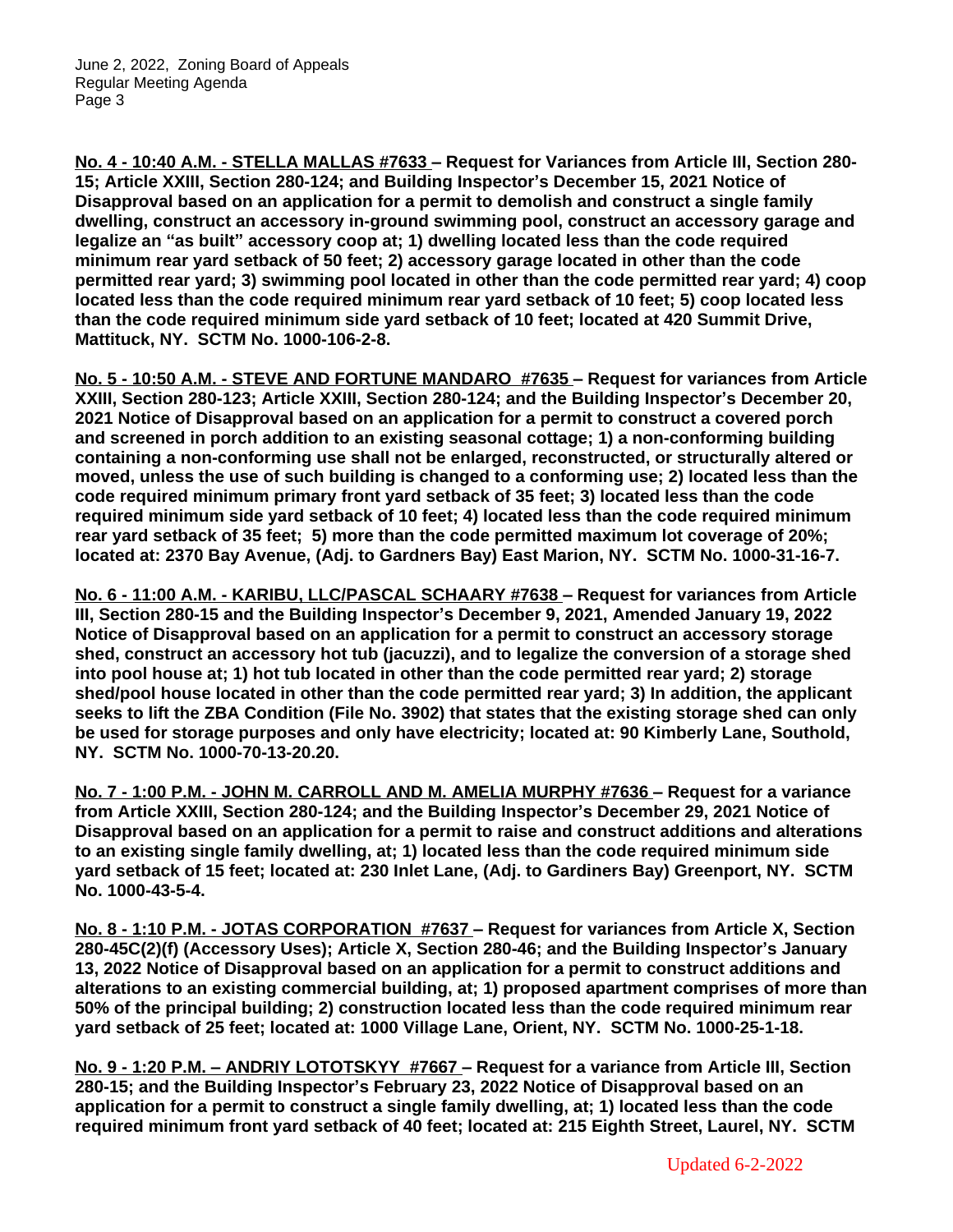June 2, 2022, Zoning Board of Appeals Regular Meeting Agenda Page 4

**No. 1000-126-1-7.9.**

**No. 10 - 1:30 P.M. - SAMUEL AND REBECCA LISSNER #7639 – Request for variances from Article III, Section 280-15; Article XXII, Section 280-116 A(1); and the Building Inspector's November 22, 2021, Amended December 10, 2021 Notice of Disapproval based on an application for a permit to construct additions to an existing single family dwelling and to legalize an as built accessory shed to be converted to a pool house, at; 1) dwelling located less than the code required 100 feet from the top of the bluff; 2) shed located less than the code required 100 feet from the top of the bluff; 3) shed located less than the code required minimum side yard setback of 15 feet; located at: 3925 Soundview Avenue, (Adj. to Long Island Sound) Mattituck, NY. SCTM No. 1000-94-3-1.10.**

**No. 11 - 1:40 P.M. - JANET MASTROPOLO #7641 – Request for a variance from Article III, Section 280-15; and the Building Inspector's January 28, 2022 Notice of Disapproval based on an application for a permit to construct an accessory garage, at; 1) located in other than the code permitted rear yard; located at: 6015 Peconic Bay Boulevard, Laurel, NY. SCTM No. 1000-128-1-1.**

**No. 12 - 1:50 P.M - LYLE AND KATHLEEN GIRANDOLA #7642 – Request for variances from Article III, Section 280-15; Article XXIII, Section 280-124; and the Building Inspector's December 6, 2021, Amended January 31, 2022 Notice of Disapproval based on an application for a permit to demolish an existing single family dwelling and construct a new single family dwelling and construct additions and alterations to an existing accessory garage, at; 1) dwelling located less than the code required minimum side yard setback of 15 feet; 2) dwelling located less than the code required minimum combined side yard setback of 35 feet; 3) accessory garage located less than the code required minimum side yard setback of 10 feet; located at: 3040 Peconic Bay Boulevard, (Adj. to Great Peconic Bay) Laurel, NY. SCTM No. 1000-128-6-10.**

**No. 13 - 2:00 P.M. - SV GREENPORT LLC, DBA SOUND VIEW GREENPORT #7630 – (Adjourned from May 5, 2022) Request for a Variance from Article XIX, Section 280-86A(4); and Building Inspector's January 4, 2022 Notice of Disapproval based on an application for a permit to install a new 28 sq. ft. freestanding sign identifying Parking Area at; 1) as may be authorized as a variance by the Zoning Board of Appeal; located at 59670 County Road 48, Greenport, NY. SCTM No. 1000-44-4-5.1.**

**No. 14 - 2:00 P.M. - SV GREENPORT LLC, DBA SOUND VIEW GREENPORT #7631 – (Adjourned from May 5, 2022) Request for Variances from Article XIX, Section 280-85D(5) and Section 280- 85D(7); and Building Inspector's October 20, 2021, Amended December 2, 2021 Notice of Disapproval based on an application for a permit to remove an existing freestanding sign and install a new 72 sq. ft. freestanding sign identifying Business Name at; 1) sign shall not be more than 24 sq. ft. in size; 2) sign shall not be located less than 15 feet from the pavement or five feet from the sidewalk and shall not be placed in the Public Right of Way; located at 58855 County Road 48, (Adj. to Long Island Sound) Greenport, NY. SCTM No. 1000-44-2-22.**

**No. 15 - 2:00 P.M.- SV GREENPORT LLC, DBA SOUND VIEW GREENPORT #7632 – (Adjourned from May 5, 2022) Request for a Variance from Article XIX, Section 280-85D(7); and Building Inspector's January 4, 2022 Notice of Disapproval based on an application for a permit to install a new 54 sq. ft. freestanding sign identifying Business Logo; 1) sign shall not be more than 24 sq. ft.; located at 59725 County Road 48, (Adj. to Long Island Sound) Greenport, NY. SCTM No. 1000- 44-2-23.**